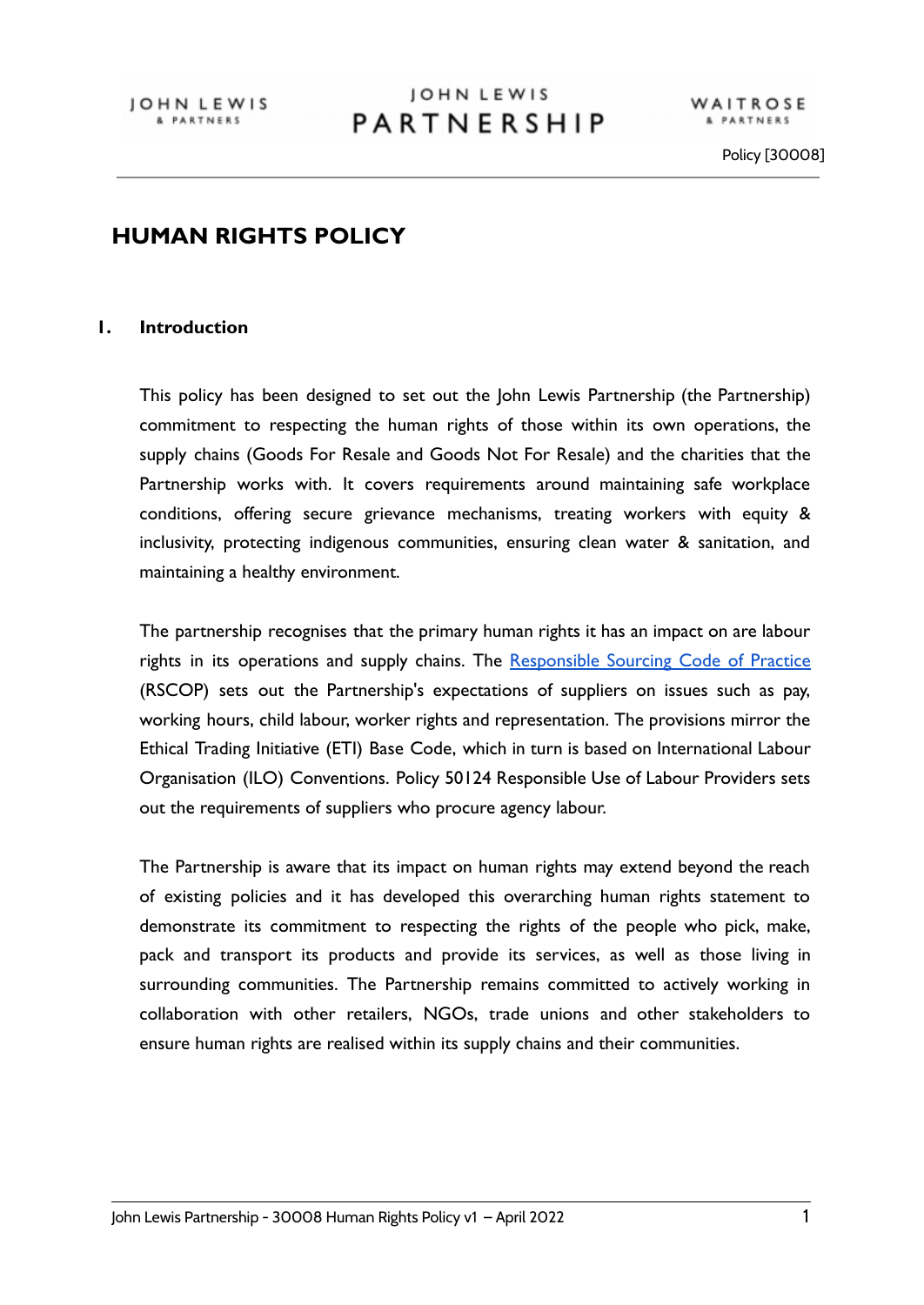#### **2. Scope**

This policy and its requirements applies to:

- John Lewis supply chains
- Waitrose supply chains
- Partnership goods-not-for resale supply chains (both goods and services)
- Charity partners from whom the Partnership procures services or donates to
- The Partnership's own operations
- For the purpose of this policy, 'supplier' means the entire supply chain behind every product and service: Commercial agents such as importers/exporters through to the last tier in the production or sourcing process, including the ingredients or raw materials (including conflict minerals).
- All the services related to the production, distribution and selling of the products and services.

This policy must be read in conjunction with the following:

- Policy 50124 Responsible Use of Labour Providers [\[Waitrose](https://waitrose.engage-systems.net/app/answers/detail/a_id/778) Engage] [IL Connect]
- Policy 50144 Ethical Compliance [[Waitrose Engage](https://waitrose.engage-systems.net/app/answers/detail/a_id/779)] [IL Connect]
- [Responsible Sourcing Code Of Practice](http://ohnlewispartnership.co.uk/content/dam/cws/pdfs/Juniper/jlp-responsible-sourcing-code-of-practice-2020.pdf)

### **3. Interpretation**

This document has been produced by the Ethics & Sustainability Department at the John Lewis Partnership, within the Regulatory Policy Framework. The contents are not intended to remove the need for suppliers to develop and maintain knowledge of the regulatory framework necessary for ensuring they respect human rights - as laid out in the International Declaration of Human Rights. Where a difference in interpretation exists, the higher standard will be implemented.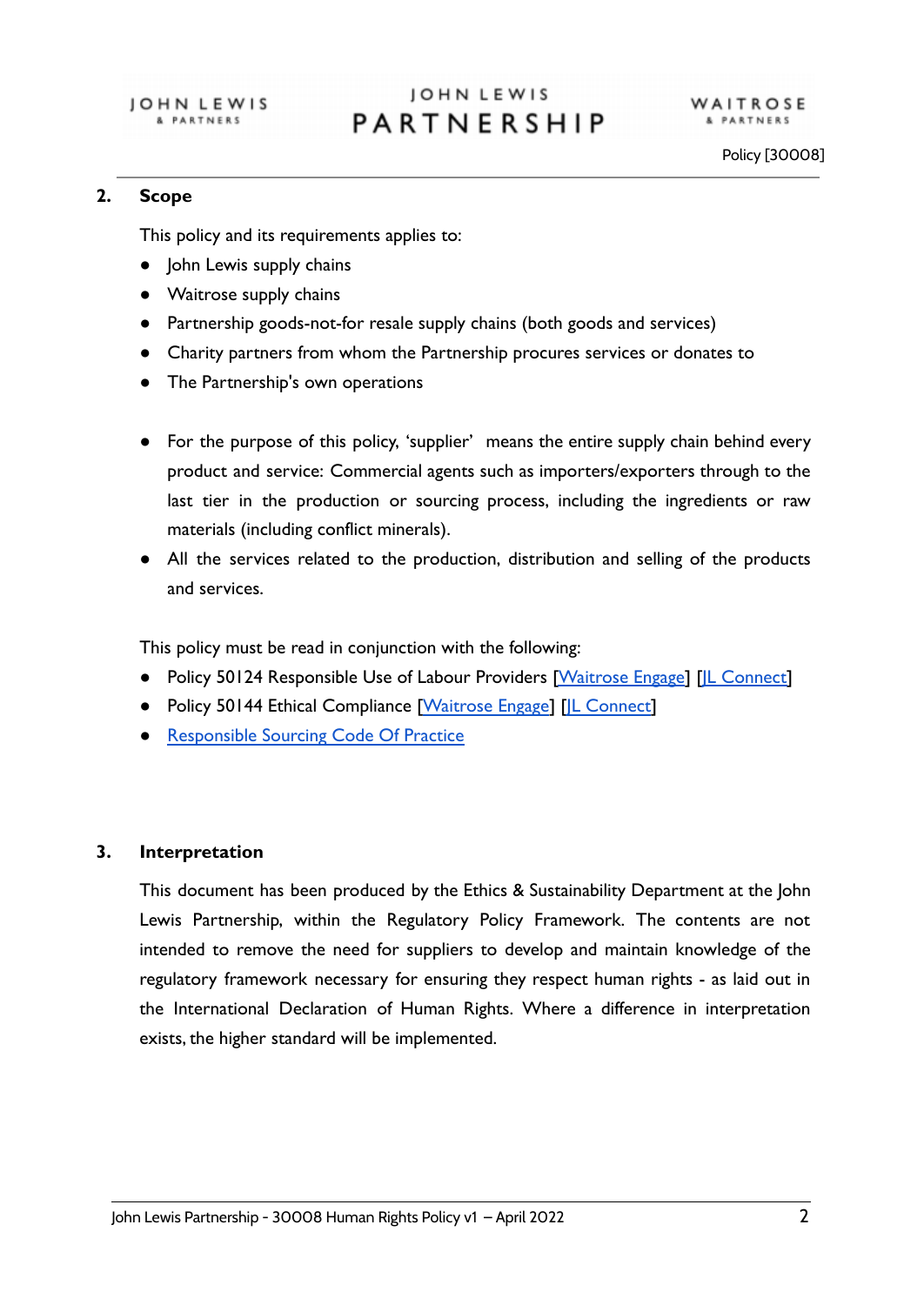WAITROSE & PARTNERS

Policy [30008]

#### **4. Policy Purpose**

This policy sets out the commitment to respecting the human rights of those within JLP supply chains and JLP operations and the surrounding communities. The Partnership commits to the UN Guiding [Principles](https://www.ohchr.org/documents/publications/guidingprinciplesbusinesshr_en.pdf) on Business and Human Rights, and the [International](https://www.ohchr.org/documents/publications/compilation1.1en.pdf) Bill of Human Rights. The policy also follows the principles and guidelines laid out in other UN documents, such as the Women's [Empowerment](https://www.weps.org/about) Principles, and ILO guidelines, such as General principles and operational guidelines for fair [recruitment](https://www.ilo.org/wcmsp5/groups/public/---ed_protect/---protrav/---migrant/documents/publication/wcms_536755.pdf) and definition of [recruitment](https://www.ilo.org/wcmsp5/groups/public/---ed_protect/---protrav/---migrant/documents/publication/wcms_536755.pdf) fees and related costs, ILO Declaration on [Fundamental](https://www.ilo.org/declaration/thedeclaration/textdeclaration/lang--en/index.htm) [Principles](https://www.ilo.org/declaration/thedeclaration/textdeclaration/lang--en/index.htm) and Rights at Work, the OECD Guidelines for [Multinational](https://www.oecd.org/daf/inv/mne/48004323.pdf) Enterprises (Part I, chapter IV related to human rights) and [OECD Responsible](http://mneguidelines.oecd.org/) Business Conduct

#### **5. Policy Requirements**

- **5.1.** Where elements of local law and RSCOP differ, workplace conditions must meet, as a minimum, the requirements which offer workers the greatest protection.
- **5.2.** Workers, suppliers and people from communities that the Partnership sources from must be able to raise grievances where they feel their rights have been or are at risk of being infringed on. This grievance process must be inclusive for all, irrespective of gender, sex, migration status, refugee status, racial or ethnic group, disability, or age. They must be able to do so without fear of retribution or reprisal.
- **5.3.** Workers, suppliers and people from the communities that the Partnership sources from must be treated with equity and equality, irrespective of gender, sex, migration status, refugee status, racial or ethnic group, disability, or age. Particular attention must be paid to ensuring the application of JLP policies (including RSCOP) is inclusive for vulnerable groups and their specific needs, and sensitive to barriers such as language.
- **5.4.** The Partnership prohibits its supply chain from charging workers to secure work, including the payment of [recruitment](https://www.ilo.org/wcmsp5/groups/public/---ed_protect/---protrav/---migrant/documents/publication/wcms_536755.pdf) fees or associated costs as defined by the ILO. This is particularly relevant for migrant workers.
- **5.5.** The rights of local and indigenous communities with respect to land, water and natural resources must be respected by all suppliers in the Partnership's supply chains as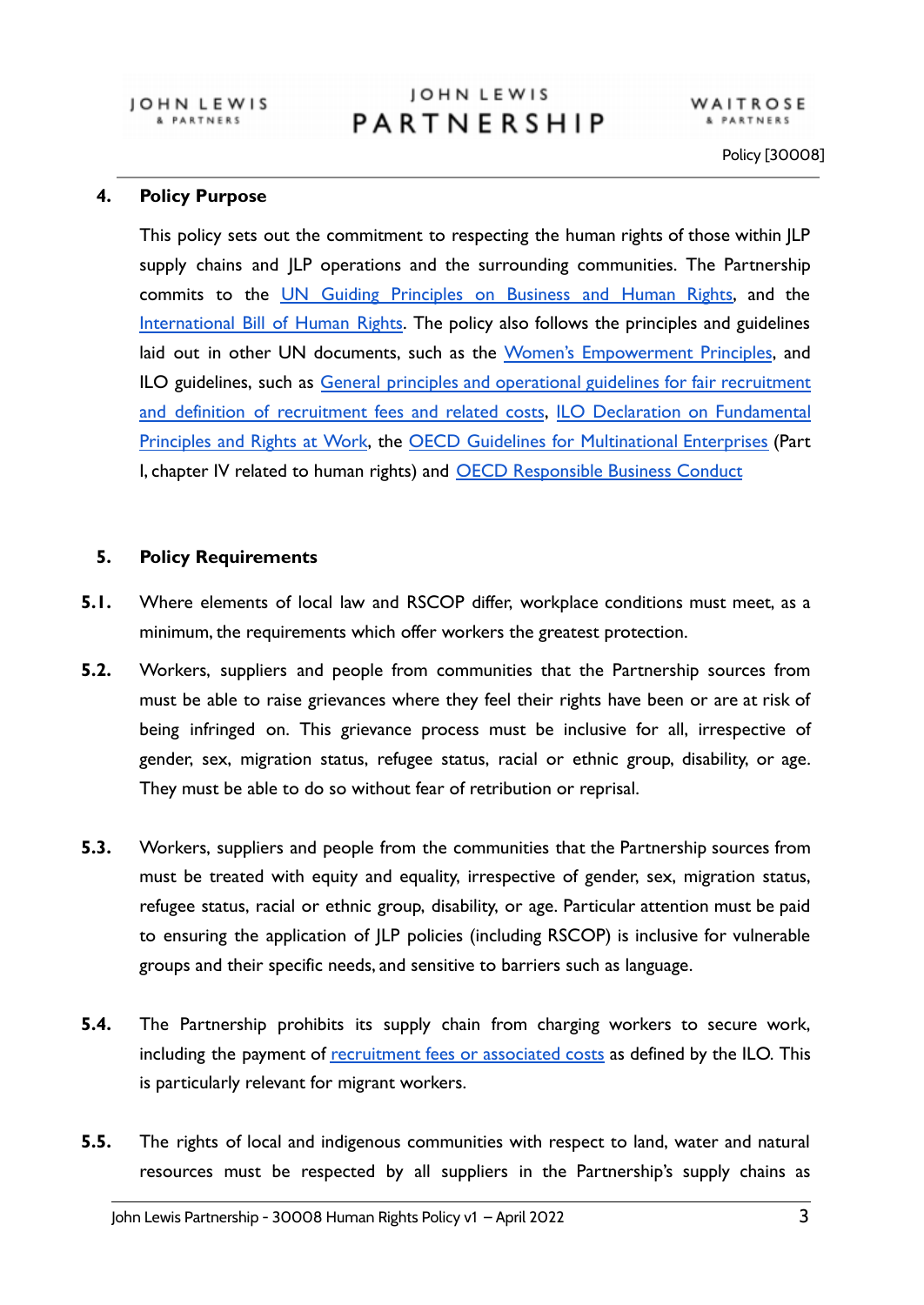demonstrated by supplier company policy and by practices that align with [Accountability](https://accountability-framework.org/the-framework/topics/human-rights/) [Framework Initiative's guidance,](https://accountability-framework.org/the-framework/topics/human-rights/)

- **5.6.** The Partnership will only source products and raw materials from supply chain businesses that are committed to upholding the rights of local and indigenous communities.The following action is required:
	- **5.6.1.** Risk assessment and due diligence process and decision making must be undertaken in alignment with the Partnership's sourcing policies, and the [Accountability](https://accountability-framework.org/the-framework/topics/human-rights/) [Framework Initiative's guidance.](https://accountability-framework.org/the-framework/topics/human-rights/)
	- **5.6.2.** Commitment and transparent business processes in place to ensure that the principles of Free Prior and [Informed](https://accountability-framework.org/operational-guidance/free-prior-and-informed-consent/) Consent (FPIC) and of contractual transparency are adhered to, wherever proposed actions may impact on the rights of local and indigenous communities.
- **5.7.** Workers must have access to sufficient, safe and clean drinking water and free sanitation services that are physically accessible to all. Suppliers must ensure that their operations do not have a negative impact on the surrounding communities' access to clean water. Workers are also entitled to a clean, healthy and sustainable environment according to the [UN Resolution 48/13](https://documents-dds-ny.un.org/doc/UNDOC/LTD/G21/270/15/PDF/G2127015.pdf?OpenElement).
- **5.8.** Suppliers both direct and indirect, to the John Lewis Partnership, and their operations must not not negatively impact clean, healthy, and sustainable environments according to [UN Resolution 48/13](https://documents-dds-ny.un.org/doc/UNDOC/LTD/G21/270/15/PDF/G2127015.pdf?OpenElement).
- **5.9.** The Partnership will undertake human rights impact assessments of its supply chains on an annual basis or where a particular issue has come to our attention. This will help identify unintentional negative impacts that Partnership policies and behaviours, or those of suppliers, have directly or indirectly had on workers and farmers in supply chains. The supply chains identified for these assessments in any given year will be determined via a risk assessment process (which will refer to country risk, industry/sector risk and specific risks identified through other means).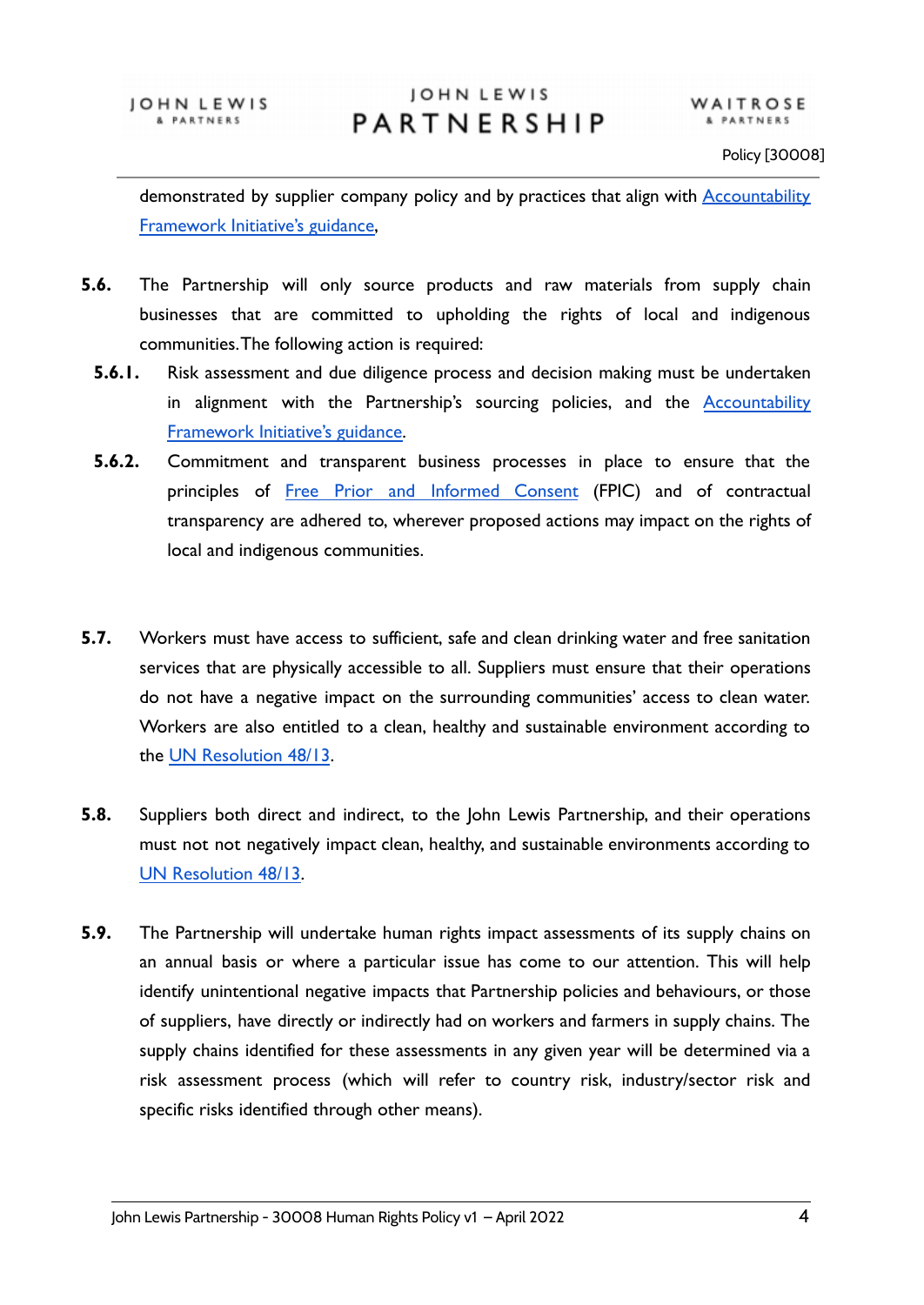JOHN LEWIS & PARTNERS

### JOHN LEWIS PARTNERSHIP

- **5.10.** The Partnership reserves the right to audit charity partners from whom services are procured or to whom products are donated for compliance with the requirements of this policy.
- **5.11.** Where there is a breach of this policy, suppliers will fall in scope of the underperforming supplier policy. As detailed in that policy, the Partnership is committed to working with, and supporting, our suppliers to make improvements

#### **6. Policy Implementation**

- **6.1.** This policy, [RSCOP](https://www.johnlewispartnership.co.uk/content/dam/cws/pdfs/Juniper/jlp-responsible-sourcing-code-of-practice-2020.pdf) and the Policy 50124 Responsible Use of Labour Providers are applicable to workers, suppliers and the communities that the Partnership sources from and are not based on a person's characteristics. However, suppliers must ensure they apply these policies in an inclusive way. For example a person's sex or gender may have an impact on implemention due to intersectionalities of gender with other aspects of vulnerabilities.
- **6.2.** Compliance to RSCOP is monitored through:
	- Ethical Compliance Policy (50144)
	- Responsible Use of Labour Providers (50124)
	- Waitrose Farm Assessments
	- RSOS for GNFR suppliers
- **6.3.** Suppliers must have in place a documented grievance policy in accordance with the requirements laid out in Policies 50144 Ethical Compliance and 50124 Responsible Labour Provision and Human Rights Impact [Assessments.](https://www.johnlewispartnership.co.uk/csr/third-party-impact-assessments.html) The Partnership supports suppliers to strengthen their own site-level mechanisms that have been designed and implemented in conjunction with their workforce.
- **6.4.** The supplier grievance policy must include provision to ensure that workers have the ability to safely raise sensitive gender-related grievances. Where there are restrictions on women joining trade unions, or there are few or no female workers' representatives,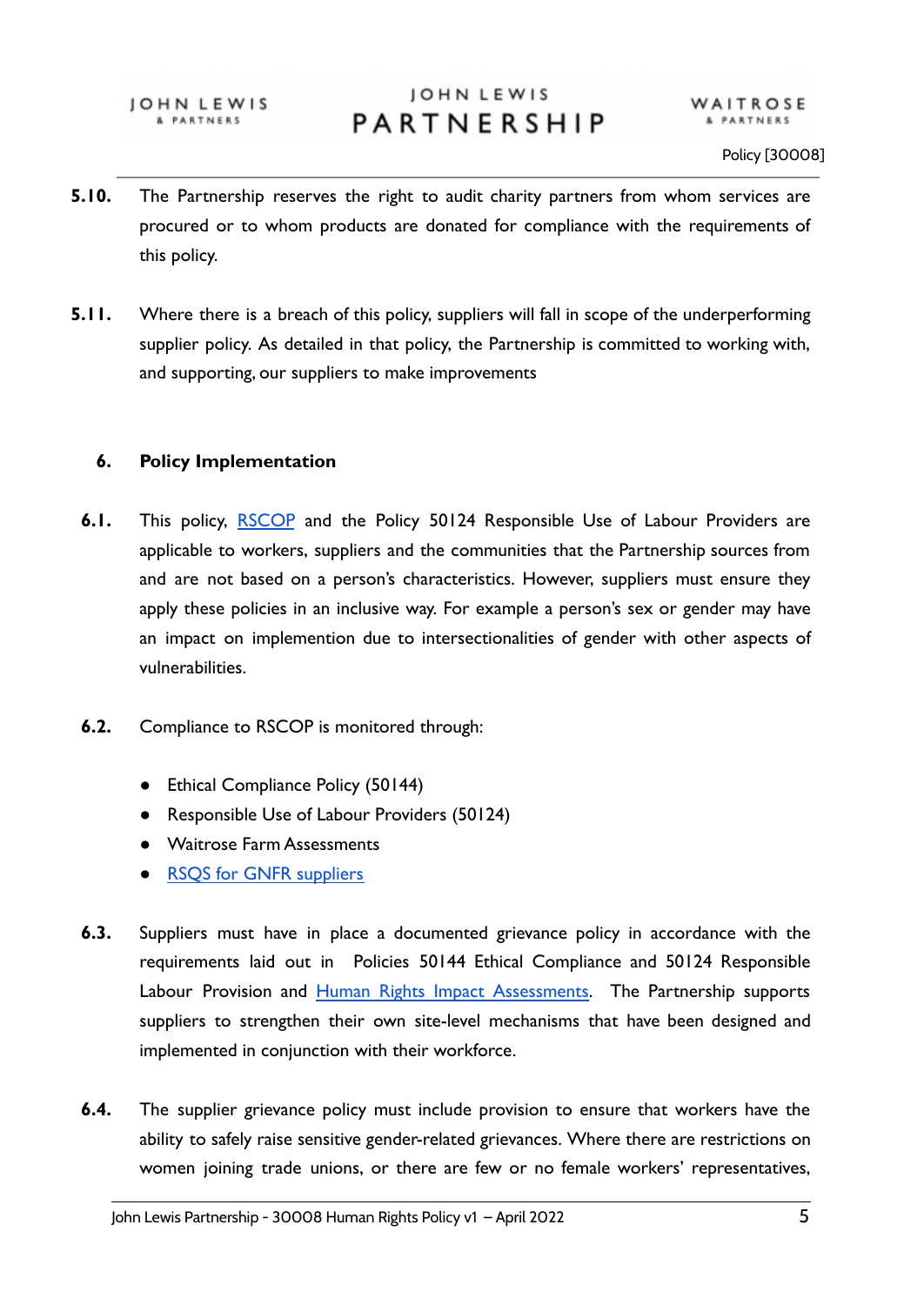suppliers must ensure that views and opinions of women are properly advanced and addressed.

- **6.5.** Workers in the Partnership's operations, including agency workers and contractors, are encouraged to raise concerns via the [internal whistleblowing](https://www.partnerintranet.co.uk/home/information-policy/policies-procedures/whistleblowing-policy) process.
- **6.6.** As per the [remediation](https://drive.google.com/file/d/1uCSd9Ku-gVvPifcag9zjmFbU8hbbtN38/view?usp=sharing) best practice guidance, the Partnership will play the required role in providing access to remedy where it has caused or contributed to human rights violations. Where the Partnership is linked to human rights violations through its suppliers or service providers, the supplier is required to take on this role but the process and outcomes will be monitored by the Partnership in order to verify that appropriate action is undertaken.

#### **7. Accountabilities and responsibilities**

- **7.1.** This policy has been created by the Regulatory Policy Framework, which has ensured that it is consistent with the Partnership Constitution and applicable regulatory requirements. This document will be reviewed annually. The Owner of this Policy is the Senior Manager Human Rights Programmes. The Policy Owner is responsible for creating this Policy and ensuring that it is consistent with the Partnership Constitution and applicable regulatory requirements, and for reviewing this Policy annually. It is the responsibility of the Senior Manager of Human Rights Programmes, relevant Buying teams and Category Leads (including Technical teams) to ensure that this policy is governed and complied with.
- **7.2.** Work in this area is overseen by the John Lewis Partnership Ethics and Sustainability Committee. The Committee is chaired by the Chairman and comprises one Non-Executive Director and one external independent member with four Executive Directors: Finance, Strategy & Commercial Development, John Lewis and Waitrose. Its purpose is to assist the Board, to whom it reports, in fulfilling its responsibilities in this area by ensuring that human rights remain central to the Partnership's way of doing business. This also ensures that every part of the business is clear about the responsibility to respect human rights.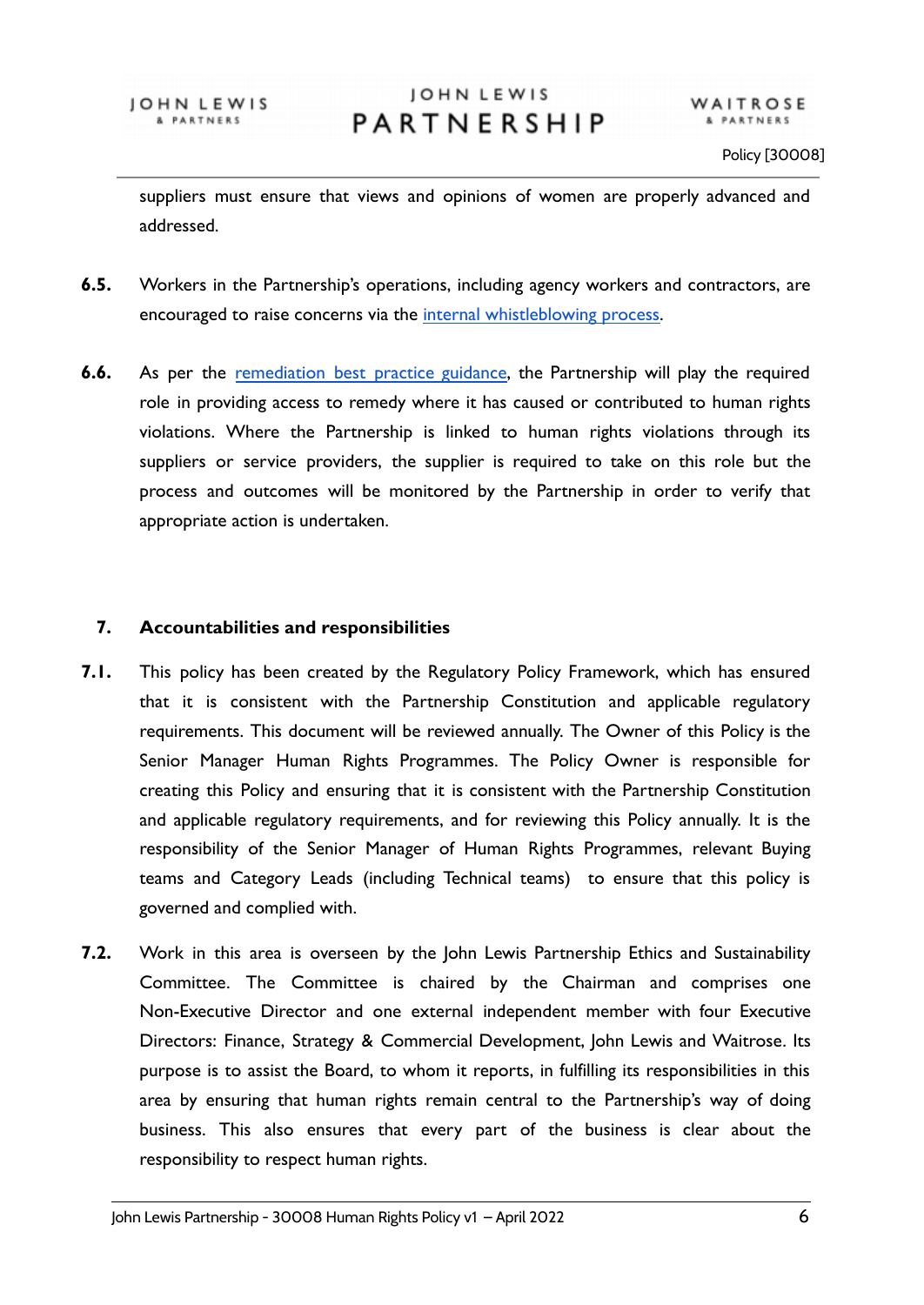#### **8. Monitoring of Controls**

- **8.1.** Suppliers are encouraged to communicate with the Partnership openly and honestly about any concerns with compliance to this policy.
- **8.2.** Suppliers' compliance with this policy will be monitored through a continual risk assessment and due diligence process conducted by the JLP Human Rights Team, including human rights impact assessments in selected supply chains. Allegations of non compliance with this policy through any form of whistleblowing will be fully investigated.

#### **9. Reporting**

Reporting for compliance against this policy will be undertaken via reporting the outcome of whistleblower investigations and via the findings of human rights impact assessments undertaken by third parties. Specific issues will form part of the public reporting including the Partnership's human rights report and [modern](https://www.johnlewispartnership.co.uk/csr/reporting/modern-slavery-statement.html) slavery [statements](https://www.johnlewispartnership.co.uk/csr/reporting/modern-slavery-statement.html).

#### **10. Assurance**

Assurance on the effective operation of the Policy will be provided to the Regulatory Policy Steering group at least annually by the Senior Manager - Human Rights Programmes.